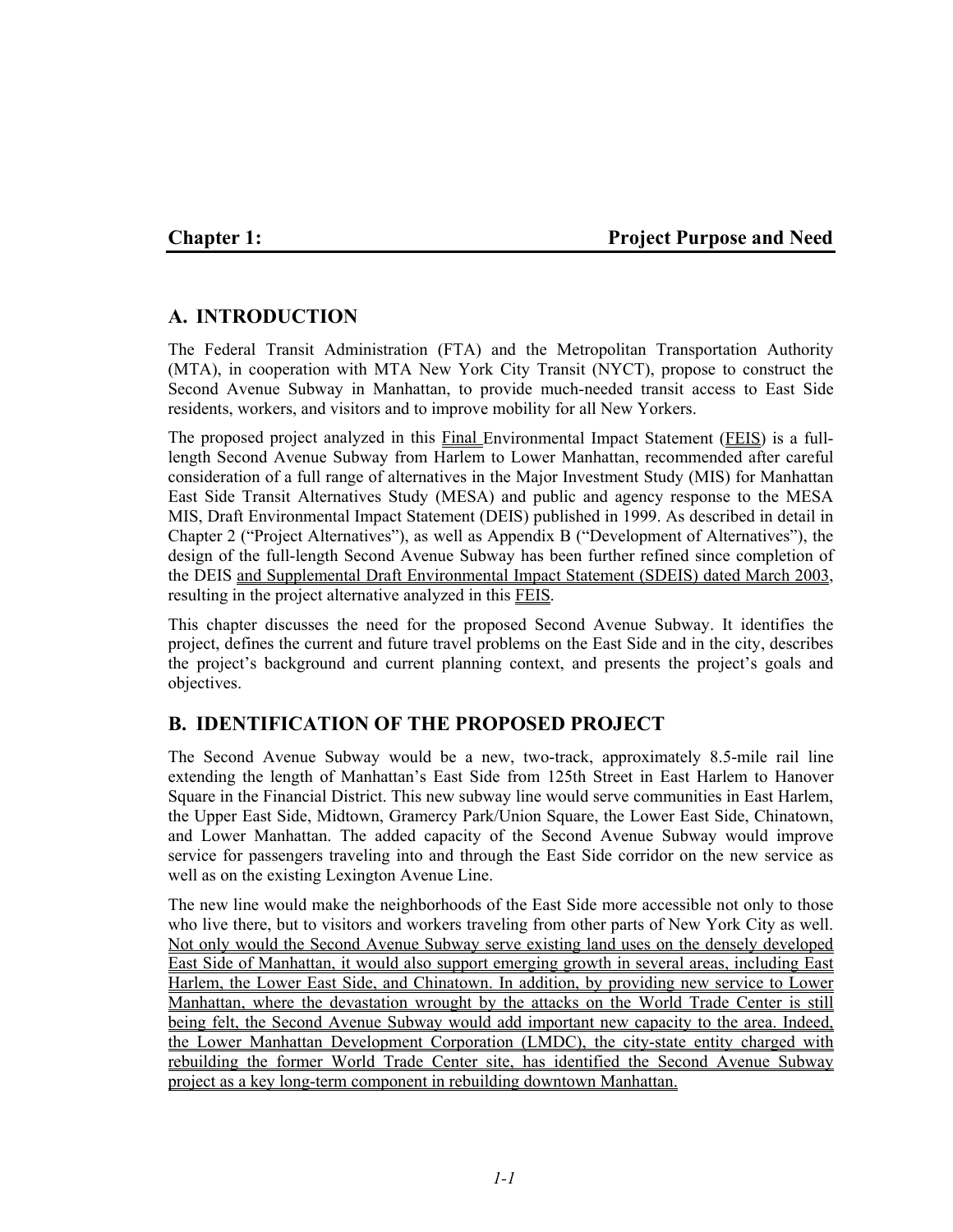The Second Avenue Subway would actually provide for two subway services in this corridor. The first would be a full-length Second Avenue route operating between 125th Street and Hanover Square; 16 new stations would serve this area. The second service would operate along Second Avenue from 125th Street to 63rd Street, where it would divert west along the existing 63rd Street Line and stop at the existing Lexington Avenue-63rd Street Station; it would then join the existing Broadway Line via an existing connection and serve existing express stations along Seventh Avenue and Broadway before crossing the Manhattan Bridge to Brooklyn. Passengers traveling to Lower Manhattan on this route could transfer for local service to destinations south of Canal Street. Accordingly, passengers traveling between East Harlem and the Upper East Side would be able to reach both the eastern and western sides of Lower Manhattan. Passengers traveling to and from Brooklyn would also be better served by the new service to the East Side provided both through the Broadway Line service and the anticipated free transfers to be provided at several stations, including the Grand Street **BO** Line and the Second Avenue  $\bigodot$ . Passengers from the Bronx would benefit from free transfers at the Lexington Avenue **466** 125th Street Station, among others.

The Second Avenue Subway would also provide more flexibility for passengers traveling along the eastern side of Manhattan, where subway service is currently limited to one line—the severely overcrowded Lexington Avenue Line—for much of the area. As such, the new Second Avenue service would provide a needed alternative to the Lexington Avenue Line in the event of shutdowns to that service due to emergencies or breakdowns. Finally, with a new connection at 125th Street, the project would also improve regional access to the various East Side neighborhoods from the existing Metro-North Railroad.

#### **PROJECT AREA**

The project area is defined as the portions of Manhattan that would be both served by the proposed new subway and affected by its construction, including those communities that would experience expanded service on the Broadway Line. As shown in Figure 1-1, the project area encompasses the entirety of East Harlem, the Upper East Side, East Midtown, the Lower East Side, and much of Greenwich Village, SoHo, Tribeca, and Lower Manhattan. It also includes the portions of Clinton and West Midtown east of Tenth Avenue and the portions of Chelsea east of Eighth Avenue. The project area encompasses such diverse land uses as:

- The central business districts (CBDs) of Midtown and Lower Manhattan, which are the nation's largest and third-largest office districts, respectively;
- The civic center, which includes City Hall and the federal complex, as well as the United Nations, and numerous foreign consulates;
- The major transit hubs at Grand Central Terminal, Penn Station, and the Port Authority Bus Terminal;
- The city's world-renowned Broadway theaters and other major international and domestic tourist destinations in Times Square, the Theater District, the Lower East Side, and Lower Manhattan;
- Concentrations of department stores and specialty retailers in Herald Square, Union Square, and SoHo and along Fifth and Madison Avenues;
- Cultural institutions such as the Metropolitan Museum of Art, the Guggenheim Museum, the Whitney Museum of American Art, and the Museum of Modern Art;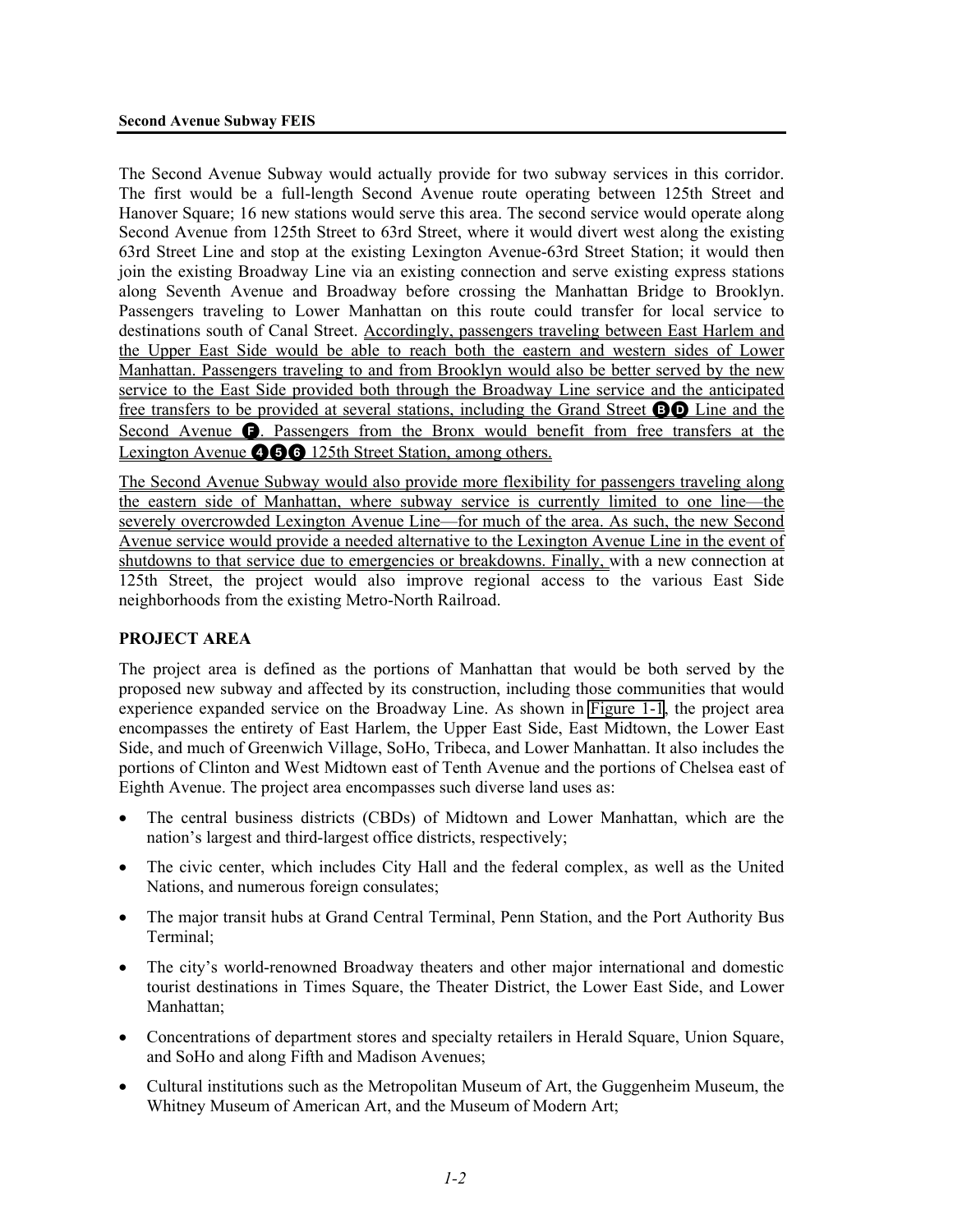- The academic campuses of New York University, Hunter College and other colleges of the City University of New York (CUNY), Rockefeller University, The Cooper Union, and the Fashion Institute of Technology;
- The hospital campuses of Beekman, Beth Israel, New York Eye and Ear Infirmary, Bellevue, New York University, St. Luke's-Roosevelt; New York Presbyterian, Lenox Hill, Mount Sinai, Metropolitan, and North General, and others;
- Concentrations of financial institutions, such as the New York Stock Exchange, the American Stock Exchange, the Commodities Exchange, and Nasdaq; and such corporations as American Express, J.P. Morgan Chase, Bear Stearns, and Goldman Sachs; and
- The densely populated residential communities of East Harlem, Carnegie Hill, Yorkville, Sutton, Kips Bay, Murray Hill, Gramercy Park, East Village, and the Lower East Side, which include a mix of high-rise condominiums, apartment towers, brownstones, tenements, and publicly assisted housing projects.

## **TRANSIT SERVICE IN THE PROJECT AREA**

Only the Lexington Avenue Line ( $\bullet\bullet\bullet$ ) provides full north-south rapid transit subway service on the East Side. South of 64th Street, several east-west subway routes **@BBOO@SO** cross the area and connect to or continue on as other north-south services. The **OCO** trains provide north-south subway service along Broadway from Lexington Avenue and 59th Street to Lower Manhattan.

Several subway lines serve the Lower East Side (**BDBOMVZ**), but they do not offer full north-south service up and down the East Side, and their stations are at some distance from residents in the easternmost portions of the neighborhood. Lower Manhattan is served by most of the city's through routes to Brooklyn. However, there is no north-south service east of Nassau Street/Broad Street, in the center of the island.

On the surface, most of the project area is characterized by a regular grid of north-south avenues and cross streets. Bus service is available north of Houston Street on all major north-south avenues (except Park Avenue north of Grand Central Terminal) and all major crosstown streets. South of Houston Street, the older, irregular street pattern necessitates a more limited and complicated organization of bus routes, all of which are at greater risk of schedule delays due to traffic conditions on the narrow streets.

# **C. PROBLEM IDENTIFICATION**

# **HISTORIC OVERVIEW**

Manhattan developed rapidly during the 19th century, its growth supported by expanding transit service. Elevated train lines, also known as "els," brought New Yorkers to Manhattan's center from northern Manhattan, the Bronx, and Brooklyn. By the 1890s, the Sixth and Ninth Avenue els (which joined to create one service north of 53rd Street) provided rapid transit to the West Side, and the Second and Third Avenue els served the East Side. All lines offered connections to the Bronx and were supported by trolleys riding along the streets. A separate network of elevated lines in Brooklyn served Lower Manhattan via the Brooklyn Bridge.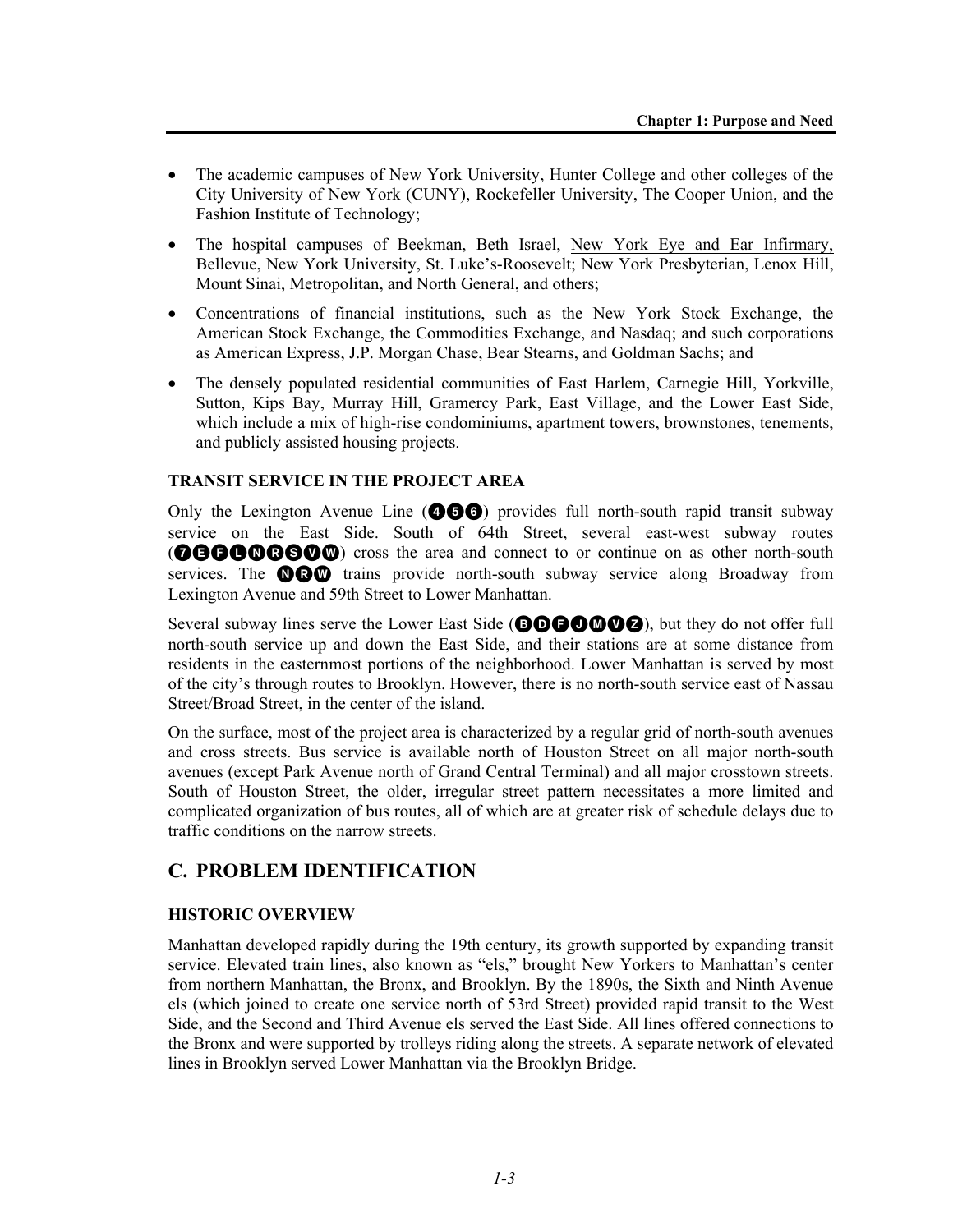The first two decades of the 20th century saw construction of subway lines in Manhattan, and by 1920 those traveling to, through, or from the East Side could choose one of three north-south rapid transit lines: the Lexington Avenue subway or the Second or Third Avenue els. The el lines were of major importance to the City of New York; in 1921 alone, they carried 384 million passengers. As the subway network expanded, however, and lines were added to and from Queens, Manhattan's els became less and less popular with New Yorkers. They began to shut down in the 1930s, and by 1942 the Second Avenue el was discontinued with the promise of a new subway line on that route. The Third Avenue el closed in 1955. Although the Sixth and Ninth Avenue els were replaced by the Sixth and Eighth Avenue subway lines on the West Side, no such improvement occurred on the East Side. For nearly 50 years, only the Lexington Avenue Line (466) has provided north-south rapid transit service through the East Side.

The closing of the els took place during a time of great growth in the city. The city's economy was strong through the late 1940s, the 1950s, and the early 1960s. The removal of the noise, shadows, and barriers created by the els helped to fuel a development boom on the Upper East Side (high-rise residences) and in East Midtown (primarily office buildings). This growth coincided with a sharp reduction in industrial uses in the "far" East Side along the waterfront and construction of a number of public and publicly assisted housing projects on the Lower East Side and Upper East Side, and in East Harlem. By the mid-1960s, it was clear that rapid transit service on the East Side of Manhattan was deficient. As the then-chairman of MTA, William Ronan, noted, "You can't go on building office buildings, apartment buildings, without planning for adequate transit." MTA proposed a new Second Avenue subway line and began its construction in 1972. But the project became a casualty of the city's fiscal crisis in the early 1970s and construction stopped in 1975. Construction of office and apartment buildings has not stopped, however; despite a hiatus in the 1970s and another in the early 1990s, the study area has seen substantial commercial and residential development in the past two decades and is expected to see considerably more through 2020, the project's analysis year.

The purpose of the Second Avenue Subway is to address the problems and deficiencies in access and mobility associated with an overburdened transit infrastructure that is struggling to accommodate existing customers and the continuing growth on Manhattan's East Side. Issues of transportation service, congestion, and environmental and socioeconomic needs are discussed below.

#### **STUDY AREA PROBLEMS AND NEEDS**

#### *TRAVEL DEMAND*

<u>.</u>

Manhattan's East Side is densely developed with residential, retail, and commercial office uses. With more than 850,000 residents—more than in the entire city of San Francisco—and 1.9 million jobs in  $2000<sup>1</sup>$  at the core of the greater metropolitan area, the project area (see Figure 1-1) plays a key role in the region's overall travel patterns. Each day, more than 2 million people travel in the project area as they commute to and from work. Most of these trips begin outside the area, but area residents' trips within the project area also account for a large number of trips (about 18 percent). Those who work in the project area overwhelmingly make their "journey-towork" on public transit: as reported in the 1990 U.S. Census (the most recent data available), 78.5 percent use the subway, bus, rail, or ferry to get to and from their jobs during the morning and evening rush hours. The overall numbers are large enough so that even the relatively small

<sup>1</sup> Population from 2000 *U.S. Census of Population and Housing*.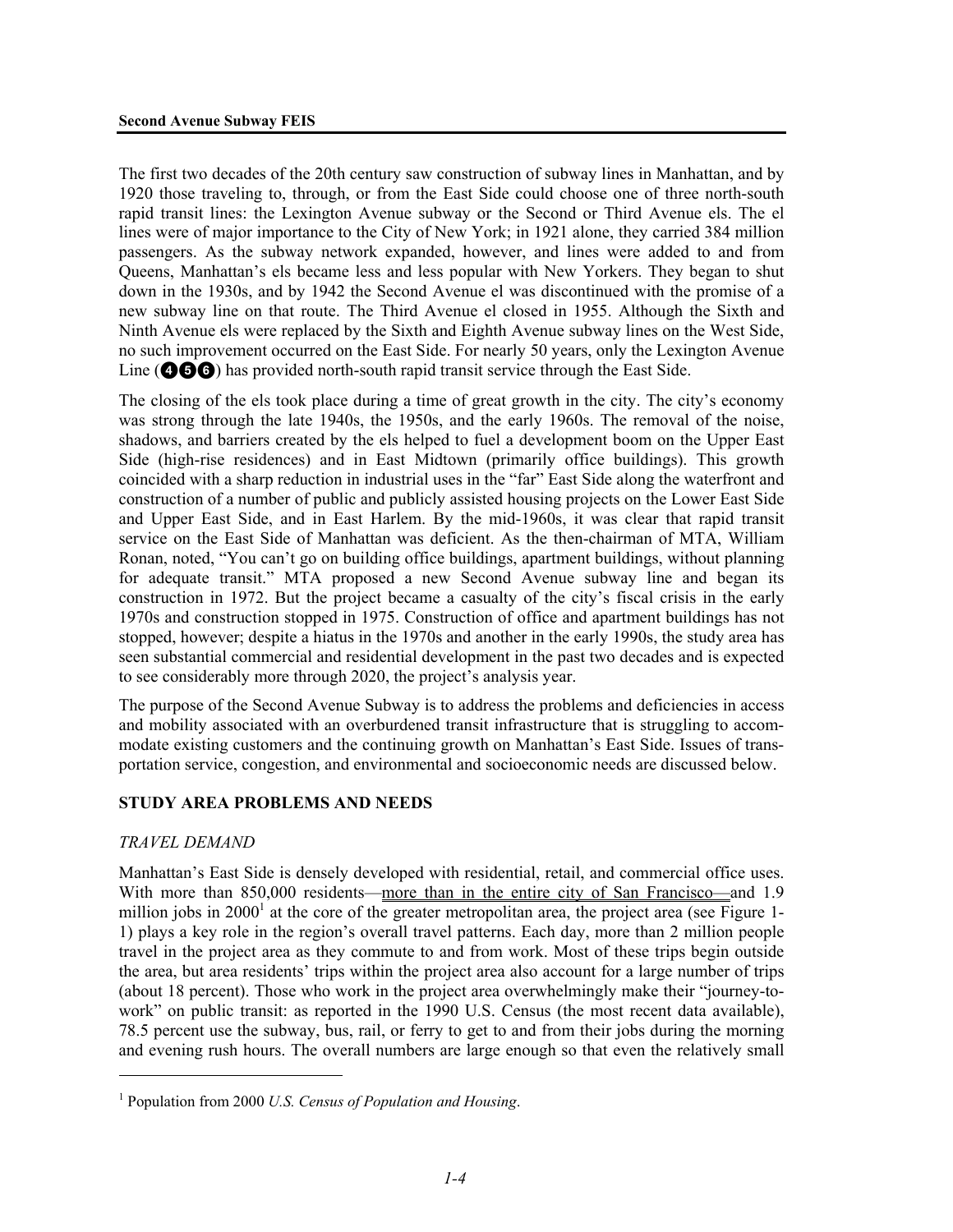percentage of trips by car (13.5 percent) translates to an estimated 60,000 autos during the AM peak hour. $<sup>1</sup>$ </sup>

Most (77 percent) of the journey-to-work trips to Manhattan in 1990 came from the five boroughs; with Manhattan accounting for 30 percent; Brooklyn 18 percent; Queens 18 percent; the Bronx 8 percent; and Staten Island 3 percent. Other areas of origin are New Jersey (10 percent), Nassau County (5 percent), Westchester County (4 percent), Suffolk County (2 percent), Connecticut (1 percent), and Rockland County (less than 1 percent). In addition to work journeys are trips made for other purposes, including shopping, entertainment, and tourism.

The total number of daily trips in the project area, like the trips to work, illustrate the same travel patterns (see Figure 1-2). The largest number of trips (39 percent) made into the area of Manhattan south of 60th Street each day come from the north; of these, the great majority (723,000, or 48 percent) are by subway. Almost half the trips enter the area from the east, from Queens (21 percent) and Brooklyn (26 percent). Some 439,000 daily trips from Queens and 637,000 daily trips from Brooklyn (together, 61 percent of the total daily trips from Queens and Brooklyn) are made by subway. The proportion of trips crossing to Manhattan from the west (New Jersey) and south (Staten Island) is smaller but by no means insignificant. A total of 1.8 million people travel into the area of Manhattan south of 60th Street each day by subway (for a total of 3.6 million round trips each day). In contrast, a total of 614,000 trips are made by subway on an average weekday in the Washington, D.C. metropolitan area, which has the second largest transit system in the United States, and only 500,000 trips are made by subway each day in Chicago.

Employment and population in the study area are expected to increase in the future, with 327,000 new workers and 60,000 new residents by 2025. The remainder of Manhattan, which influences travel throughout the project area, will also see population and employment increases. Problems presented by the continuing growth in the study area are detailed below.

# *EAST SIDE TRANSIT RIDERSHIP*

l

Following a period of marked declined in the 1970s, subway and bus ridership has rebounded significantly in recent years. In 2001, annual subway ridership was at its highest point since 1953, despite the impacts of the recession and the events of September 11, and bus ridership was at its highest point since 1975. Subway and bus ridership are expected to continue to increase in future years.

Table 1-1 shows transit ridership entering the Manhattan CBD below 60th Street via NYCT subways, NYCT buses, and the Metro-North Railroad. Many of these modes terminate in or traverse the east side. These modes carry nearly 2 million passengers into and out of the CBD each business day.

<sup>&</sup>lt;sup>1</sup> The number of vehicles was estimated assuming an average auto occupancy for each car of 1.64, the average auto occupancy rate for vehicles entering Manhattan between 7 AM and 10 AM in 1995, as reported in the New York City Department of Transportation's 1995 *Manhattan River Crossings*, published in 1997.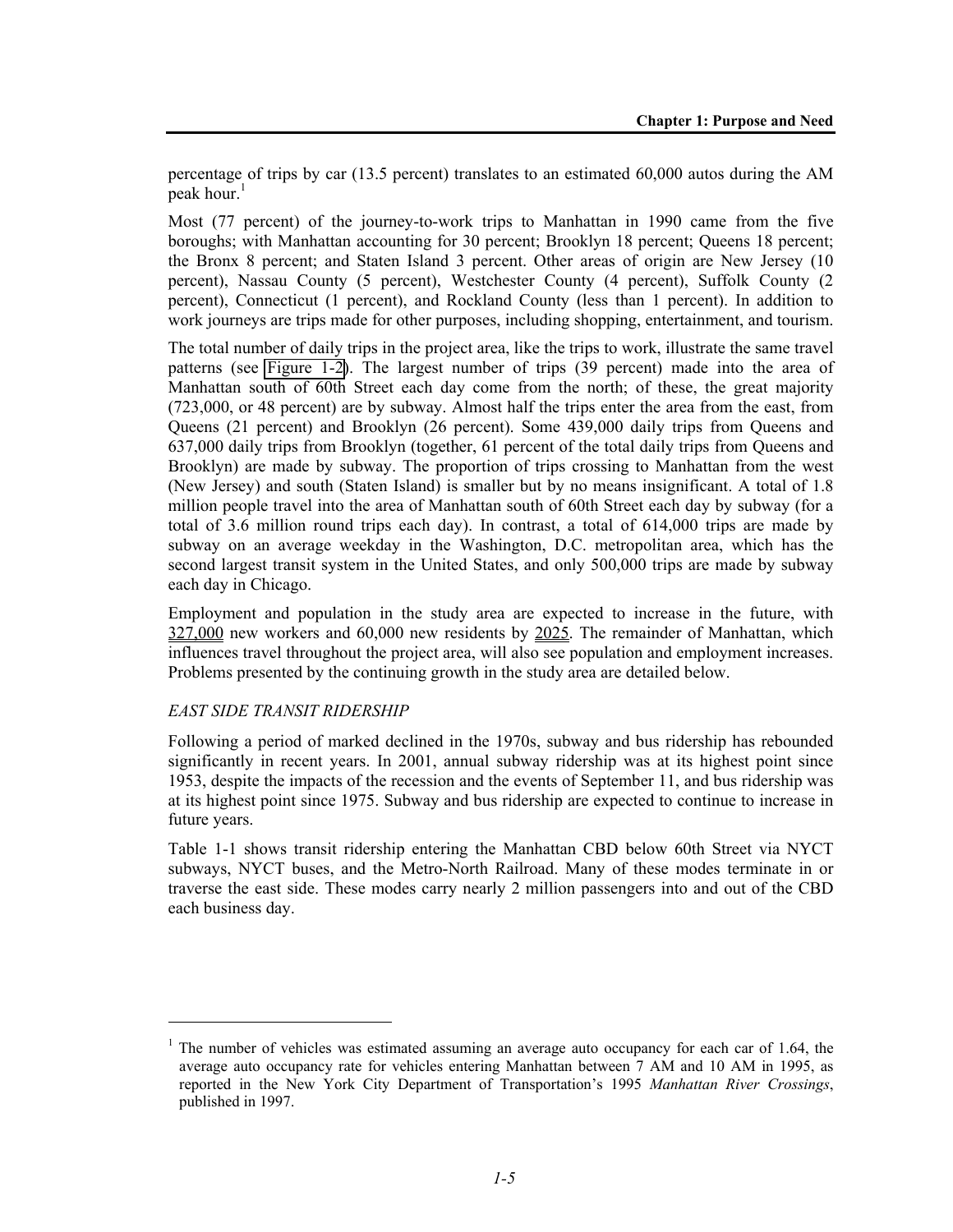#### **Table 1-1 Weekday and Peak Hour Transit Ridership Entering and Exiting Manhattan South of 60th Street**

|                                                                                                                                                     |                | Weekdav         |                | <b>AM Peak Hour</b> |                | <b>PM Peak Hour</b> |  |
|-----------------------------------------------------------------------------------------------------------------------------------------------------|----------------|-----------------|----------------|---------------------|----------------|---------------------|--|
| <b>Mode</b>                                                                                                                                         | <b>Inbound</b> | <b>Outbound</b> | <b>Inbound</b> | Outbound            | <b>Inbound</b> | Outbound            |  |
| <b>NYCT Subway</b>                                                                                                                                  | 1.866.694      | 1,791,359       | 415.321        | 78,168              | 95.099         | 296.240             |  |
| <b>NYCT Bus</b>                                                                                                                                     | 67.830         | 72.204          | 14.930         | 2.240               | 3.235          | 12,184              |  |
| Metro-North Rail Road                                                                                                                               | 94,787         | 90,228          | 25,456         | 1,508               | 2,369          | 24,165              |  |
| Lexington Avenue Line <b>@60</b>                                                                                                                    |                |                 |                |                     |                |                     |  |
| 60th Street Cordon                                                                                                                                  | 305.082        | 323.926         | 59.105         | 25,120              | 20.908         | 44,762              |  |
| <b>Brooklyn Cordon</b>                                                                                                                              | 94.812         | 81.003          | 22.897         | 3.515               | 4,001          | 16,568              |  |
| Metro-North Railroad ridership numbers does not include commuters entering the Manhattan<br>Notes:<br>CBD via Amtrak service on the New Haven Line. |                |                 |                |                     |                |                     |  |
| The AM peak hour is 8AM to 9AM, and the PM peak hour is 5PM to 6PM.                                                                                 |                |                 |                |                     |                |                     |  |
| MTA New York City Transit, Year 2000 Weekday Cordon Count (June 2001).<br>Sources:                                                                  |                |                 |                |                     |                |                     |  |
| MTA Metro-North Railroad, Suburban and Intercity Rail Transit by Line (2001).                                                                       |                |                 |                |                     |                |                     |  |

The Lexington Avenue Line alone carries approximately 1.3 million riders daily—more than the combined ridership of San Francisco, Chicago, and Boston's *entire* transit systems. The Lexington Avenue Line also carries more riders than any of the subway lines serving the CBD, with approximately 400,000 daily riders. It is the busiest of the three lines entering the Manhattan CBD from Upper Manhattan, and it is the third busiest of the eight lines crossing the East River from Brooklyn. As the only north-south route serving the East Side, the Lexington Avenue subway must support a significant volume of transfers from other north-south and crosstown subway lines.

The stations along the Lexington Avenue Line are among the system's busiest. In 2000, NYCT operated a total of 468 subway stations. Considering entering passengers only (and not transfers, which contribute substantially to station activity), 20 of the 22 stations on the Lexington Avenue Line in Manhattan ranked in the top 100 for annual paid patronage, and more than a third of these were in top 20.

NYCT local bus routes on Manhattan's East Side served more than 65 million riders in 2000. The M15 line, which operates along First and Second Avenues, ranked as the busiest of NYCT's 193 local routes, serving more than 19 million passengers annually. In fact, all of the East Side's north-south routes ranked in the top third of the city's local buses for annual patronage.

#### *CROWDING*

#### *Subways*

In 2000, on an average weekday, a total of approximately 817,000 passengers entered the Lexington Avenue Line stations between Bowling Green and 125th Street. This was the highest patronage of any segment of the city's subway system.

Information on car and train capacity in the subway system—including on the Lexington Avenue Line—is provided in Chapter 5, "Transportation." NYCT schedules 29 express trains on the southbound Lexington Avenue Line during peak hours. Given the merge between the  $\bullet$  and  $\bullet$  routes north of 125th Street and the constraints of the platform lengths and signal system, this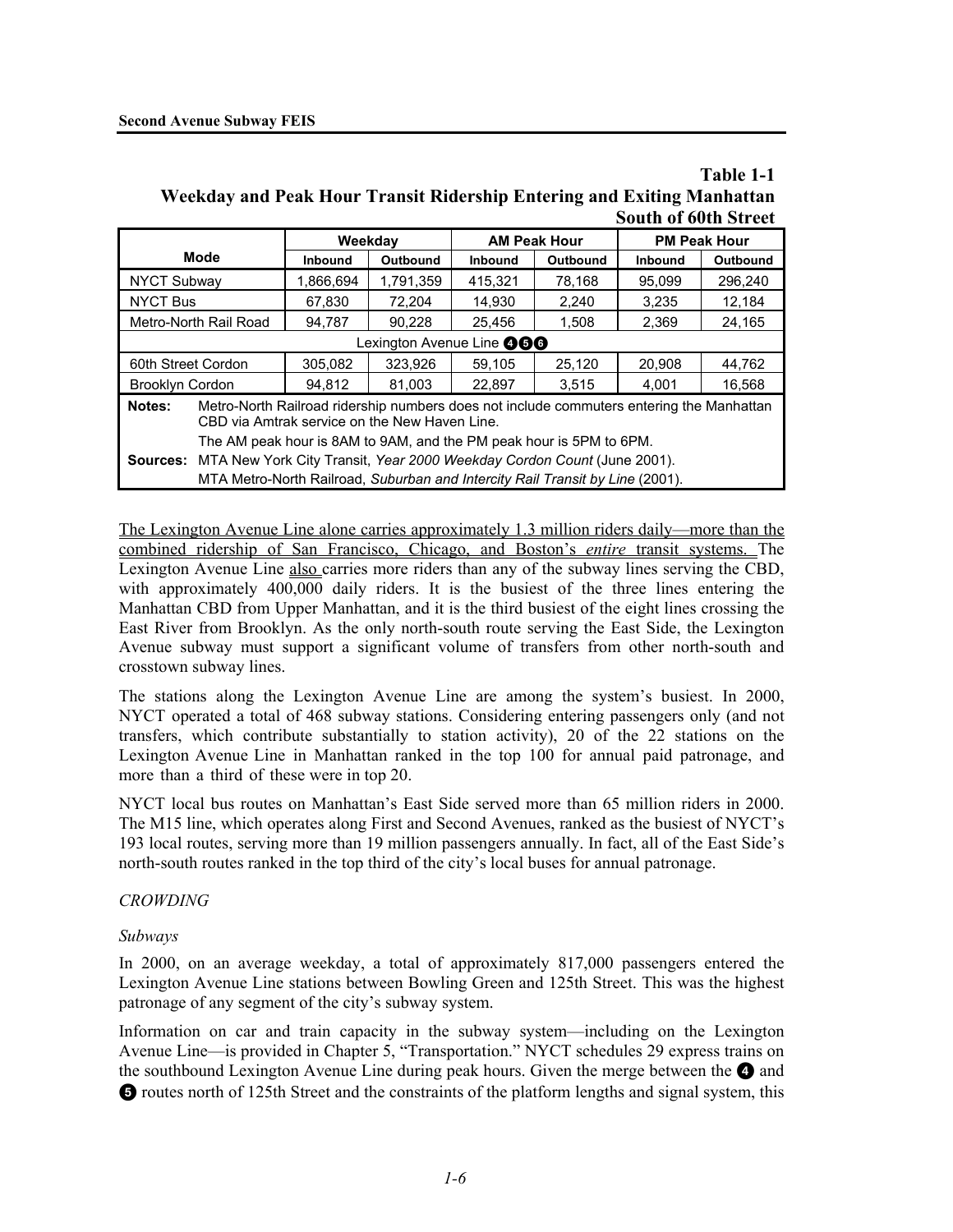is currently the maximum capacity of the line. Because of frequent congestion south of 125th Street, only 24 to 26 of the 29 scheduled express trains depart Grand Central station during the peak hour. Congestion is most directly attributed to excessive dwell times (the time a train is stopped within a station to load and unload passengers). Dwell times are notably long at many of the Lexington Avenue Line stations due to the large number of passengers entering and exiting the extremely crowded trains. Excessive dwell times create train delays, which reduce the system's throughput, thereby exacerbating crowding. Because the Lexington Avenue Line operates over capacity during peak hours, an extended dwell time on one train often results in unpredictable dwell times for other trains up and down the line.

As described in the MESA DEIS, through most of its Manhattan run, the Lexington Avenue Line carries both northbound and southbound commuters, and additional riders transfer to **466** trains from other north-south or crosstown subways and Metro-North. Thus, even at maximum throughput, most trains on this line exceed their guideline passenger capacities before entering the CBD, and they often remain crowded for the length of Manhattan. Surveys conducted by Vollmer Associates showed that in the AM peak hour in 2000, southbound  $\bullet$ trains on the Lexington Avenue Line exceeded their guideline passenger capacity throughout their run from 125th Street to 14th Street. At the line's busiest stations, such as at 86th Street and Grand Central,  $\odot$  of trains exceed their guideline passenger capacities by as much as 16 percent. In the northbound direction in the AM peak hour,  $\bullet$  trains exceeded capacity in Lower Manhattan with a progressive decline in ridership as they traveled through Midtown Manhattan. Southbound  $\odot$  trains operated above their guideline capacities by as much as 10 percent on exiting 59th Street Station, with a decline in ridership as they continued south to Brooklyn Bridge-City Hall Station. (Since these percentages are based on averaging train loads over an hour individual trains are significantly more crowded.) In 2003, with the arrival of new train cars, NYCT will be able to increase the number of trains in  $\bullet$  service.

In addition to train crowding, Lexington Avenue stations experience severe congestion during parts of the day. Despite the high volumes of passengers and large transfer movements, stations on the Lexington Avenue Line, which is among the first elements of the city's subway system, generally have lower passenger capacity than newer stations. The stations have narrower platforms and stairwells, which are used by great numbers of passengers entering, exiting, and transferring in the stations. This has led to station overcrowding and congestion, particularly during peak periods. It is not feasible to widen the platforms in the Lexington Avenue Line stations because of the presence of buildings' foundations and basements immediately adjacent to the subway.

#### *Buses*

The three busiest bus corridors in the United States serve the communities east of Fifth Avenue (the M15 on First and Second Avenues; M101, M102, and M103 on Third and Lexington Avenues, and the M1, M2, M3, M4 on Fifth and Madison Avenues). All of these routes are heavily used, with many standees. In addition, north-south buses are scheduled as often as every 100 seconds during the peak hours to meet the considerable demand. For example, NYCT operates 36 buses per hour (including limited- and local-stop service) in each direction during the peak period on the M15 route. This frequent service, combined with high ridership (which increases the dwell time at stops), heavy street congestion, double-parked cars and other blockages in bus lanes and at bus stops, and the timing of traffic lights, can alter the orderly flow of buses, so that later buses catch up to delayed buses, and they all arrive in a bunch at the next bus stop ("bus bunching"). This creates gaps in service, thereby increasing travel times, and contributes to surface traffic congestion.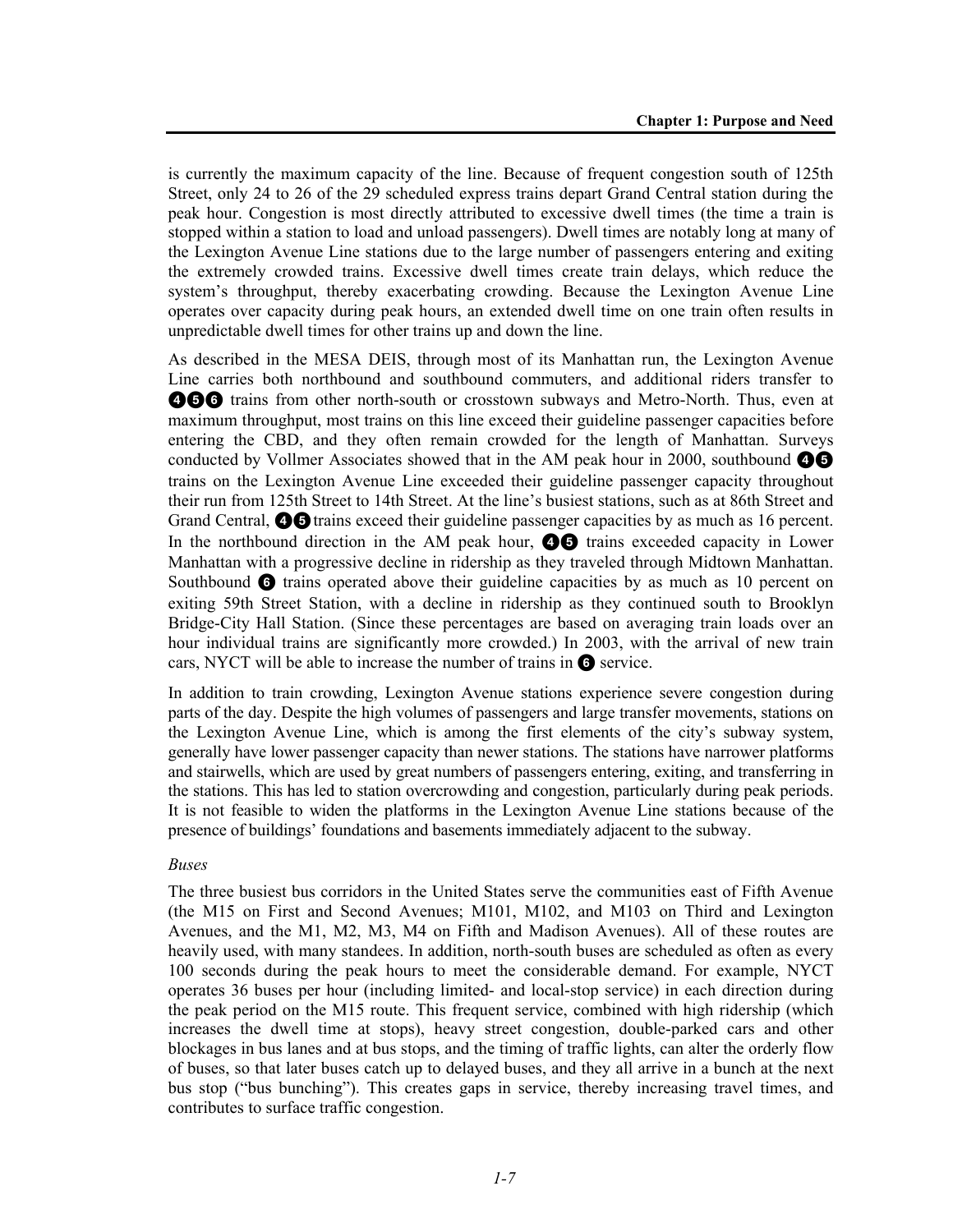### *Traffic*

The city's streets and highways are ill-equipped to take on any extra demand. Indeed, traffic flow, which has doubled since the 1940s, is a major contributor to the region's air quality problems. High levels of crosstown traffic, heavy pedestrian volumes, goods deliveries, doubleparking, and the large number of buses needed to accommodate excessive demand have all combined to create chronic, severe congestion throughout the city's busy streets. Each day, some 830,000 vehicles enter the area of Manhattan south of 60th Street, as well as 11,500 buses (these numbers are for 1999). Congestion is particularly severe in East Midtown, which has two of the major portals to Manhattan—the Queensboro Bridge and the Queens-Midtown Tunnel—and is the center of commercial activity in the city. Approaches to the Williamsburg, Manhattan, and Brooklyn Bridges are also regularly overcrowded. Streets south of Delancey Street on the Lower East Side and in Lower Manhattan are often crowded because of relatively high vehicular volumes, irregular street patterns, and narrow streets.

### *POOR ACCESSIBILITY AND MOBILITY*

With only one line serving most of the East Side and because of the bulging shape of Manhattan's eastern shore, many neighborhoods in the study area have poor access to rapid rail transit. Residents and workers in many parts of the area have long walks between points of origin or destination and existing subway stations. On most of the East Side, people who live east of Second Avenue have a 10- to 15-minute walk ( $\frac{1}{2}$ - to  $\frac{3}{4}$ -mile) to the nearest subway stop; for those who live on streets midway between station locations, those east of Third Avenue have walks of that distance. The greatest concentrations of residential population denied easy rapid transit accessibility are in the Upper and Lower East Side neighborhoods, but some residents of East Harlem and East Midtown face the same problem. Portions of the Lower East Side and East Midtown are accessible to east-west subways, but, particularly on the Lower East Side, connections to north-south lines are not convenient. In all, on the East Side, an estimated 324,000 residents and 226,000 workers are not within a 10-minute walk of a subway station.

Other factors affect accessibility and mobility in the project area. The Lexington Avenue Line is the only direct subway route between Grand Central Terminal and Lower Manhattan. It serves as a major travel route for Metro-North commuters headed to and from destinations in Lower Manhattan. In addition, because there is no four-track configuration south of the City Hall Station, passengers on the local  $\left( \bigodot \right)$  trains wishing to access Lower Manhattan from the Bronx, East Harlem, the Upper East Side, and Midtown must transfer to the express routes  $($ reach their final destination, which further affects accessibility for those riders.

Without subway service east of Lexington Avenue, many residents and commuters rely on surface transit modes such as buses, vans, or taxis. Because these vehicles share the road with automobiles and trucks, there is often severe congestion on East Side avenues and cross streets.

#### *INCREASED TRAVEL TIMES*

Transit and vehicle congestion in the project area creates a host of operational constraints that increase travel times for subway and bus passengers.

#### *Extended Dwell Times*

Excessive dwell times decrease a train's ability to maintain its schedule, causing slow-downs and back-ups all along the line during peak periods. This decreases speeds, increases travel time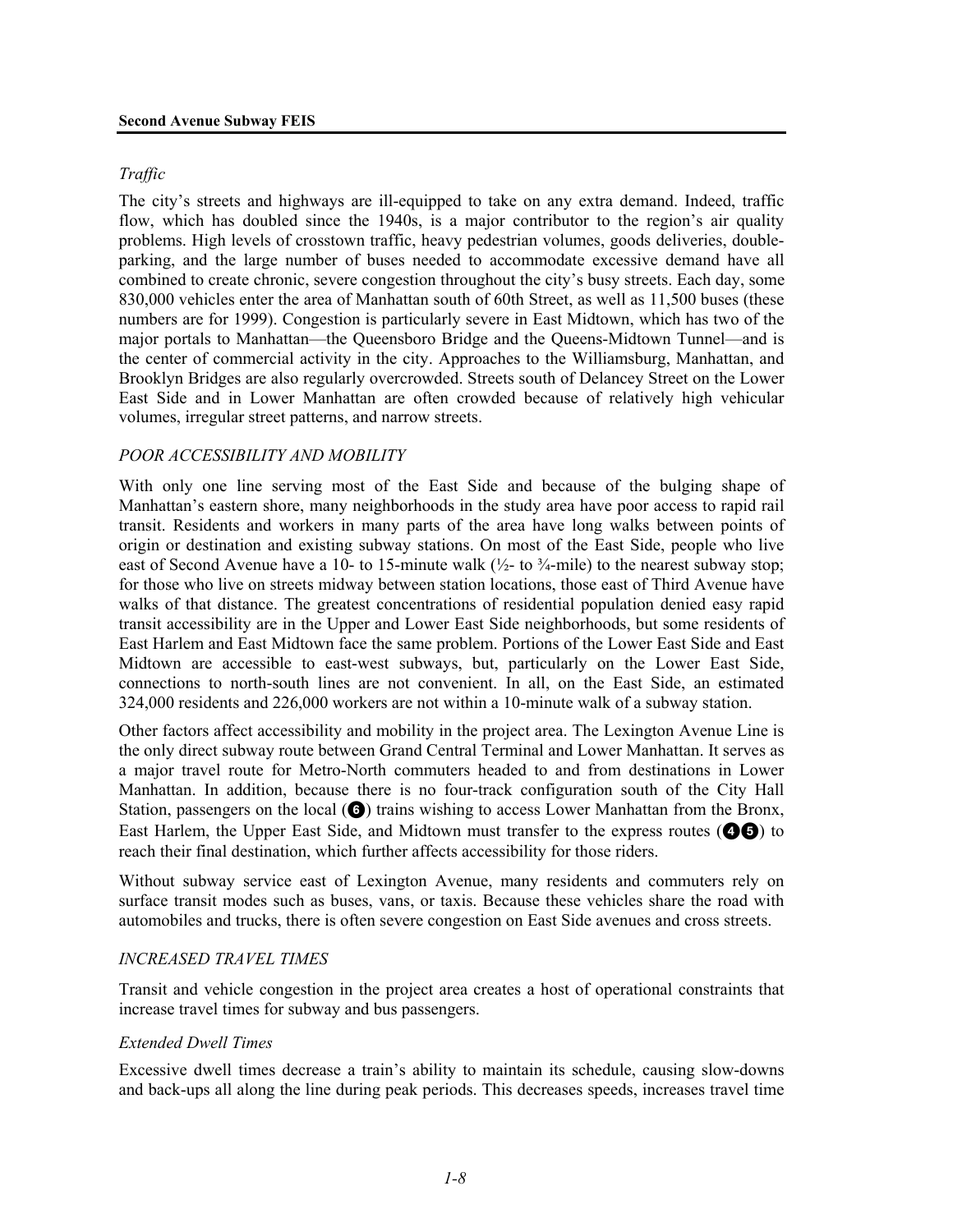on all trains (in addition to the ones with excessive dwell times), and reduces the system's hourly capacity (trains per hour).

#### *Slow Train Speeds During Peak Periods*

Due largely to excessive dwell times, train speeds are markedly slower during peak times than at other times, a condition that runs counter to the service goals of the system. For example, the maximum scheduled peak-hour travel time on the Lexington Avenue express service between Bowling Green and 125th Street is 32 minutes, compared with 23 minutes at other times.

#### *Slow Bus Speeds*

Because of traffic congestion, bus speeds are often very slow, with unpredictable delays occurring throughout the day, particularly during peak travel times. For example, the average north-south bus speeds during the weekday midday peak on most routes are between 5 and 7 miles per hour (mph); during a Saturday afternoon, the speeds range from 7 to 9 mph.

#### *Slow Vehicular Speeds*

High traffic volumes and frequent congestion lead to slow speeds for all vehicles traveling on study area streets. As noted above, bus bunching, which often results when the bus system is operating beyond its practical capacity, also contributes to overall traffic congestion. The slow speeds make any travel through Manhattan during peak periods time-consuming and inefficient. High traffic volumes moving at very slow speeds contribute to a deterioration of air quality (cars and trucks are less efficient at slow speeds and thus produce greater amounts of air pollutants). More about environmental concerns is presented below.

# *RELIABILITY*

With the Lexington Avenue Line and most East Side bus routes operating at or above system capacity, there is very little flexibility to absorb unexpected service interruptions such as passenger illness or mechanical failures. These ordinarily short stoppages can exacerbate an already overburdened system, resulting in lengthy delays. The slowing of train speeds and lengthening of dwell times from overcrowding can result in unpredictable delays on the Lexington Avenue Line. In addition, traffic congestion reduces NYCT's ability to adhere to bus schedules, increases travel times, and often results in bus bunching, which may create a longer wait time for passengers at bus stops. In short, passengers often cannot count on the schedule reliability of transit service on Manhattan's East Side.

# *INABILITY TO MEET FUTURE DEMANDS*

The Lexington Avenue Line and East Side bus routes are already congested from high travel demand that they cannot fully accommodate. Population and employment are predicted to continue to increase in the project area, so that in the future, travel demands will only increase. Further, as other transit projects—such as LIRR East Side Access—and future developments along the corridor are built, they will add to ridership on East Side subways and buses. Without improvements to the existing capacity of the system, it will be difficult for NYCT to meet future ridership demand.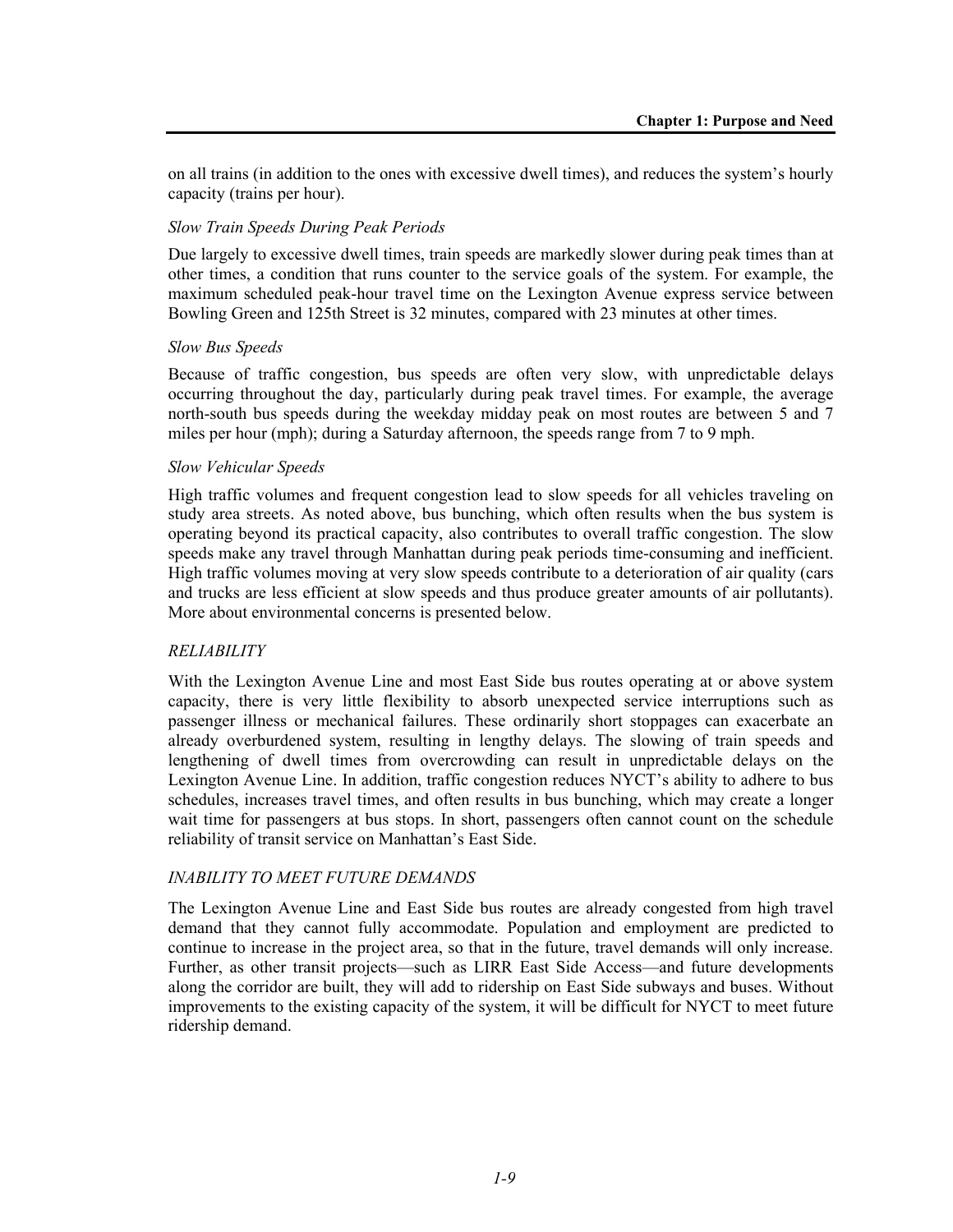#### *RESULTING ENVIRONMENTAL AND SOCIOECONOMIC CONCERNS*

The lack of capacity and resulting congestion on the city's transportation system contribute to the deterioration of a range of environmental and socioeconomic conditions. These include air quality, neighborhood character, and the economic vitality of the city's regional and local commercial areas, as described briefly below:

- New York City was recently designated by the U.S. Environmental Protection Agency (EPA) as an area in attainment (i.e., National Ambient Air Quality Standards are being met) for carbon monoxide. However, New York City is not yet in attainment for ozone, which is associated with internal combustion sources, such as vehicular traffic. Manhattan is also designated as a non-attainment area for particulates  $(PM_{10})$ . In addition, EPA recently promulgated new standards for smaller particulate matter  $(PM<sub>2.5</sub>)$ . New York State has begun to monitor PM<sub>2.5</sub> levels, but data are not yet available to determine attainment status. Without good public transit access, people tend to use taxis and automobiles, and other travel modes. These trends, if allowed to continue, would result in increased emissions of air pollutants. The proposed project would help prevent further deterioration of New York City's air quality by reducing the number of vehicle trips per day on an average weekday by over 8,300.
- The congestion and inconvenience associated with the increasing lack of capacity in the area's transportation system, its inaccessibility to many residents, its unreliability and slow speeds, and its inability to cope with change and growth have led to certain problems affecting neighborhood character and socioeconomic conditions. Specifically, lack of access to transit, due to the considerable distance from stations or because the transit system is overcrowded, uncomfortable, and unreliable in schedule, makes a community less attractive for development or reinvestment and discourages access to local businesses as well as regional commercial centers. High volumes of vehicular traffic have a similar negative influence on socioeconomic conditions, making access difficult for travel and for the delivery of goods and services, and adding noise and congestion to a neighborhood.

# **D. PLANNING CONTEXT**

The Second Avenue Subway is one of a number of projects now under construction or in the planning stage for Manhattan. In addition, the City and State each have overall environmental, transportation, and development policies in place. These efforts each respond to a variety of purposes and needs, but many of the objectives overlap with those of the Second Avenue Subway, and coordination with these plans and policies is essential to project planning. Thus, these projects form a context in which to frame the goals and objectives for the Second Avenue Subway and to refine the full-length Second Avenue Subway alternative for evaluation in the SDEIS. Projects underway or in the planning stages include a number of major transportation projectsmany involving mass transit initiatives—that would improve access to and from Manhattan. In addition, the Second Avenue Subway is being planned in conjunction with MTA's Long-Range Planning Framework, an internal working group of project managers leading MTA's major long-range transportation projects. This group was formed to create a unified program of improvements to its subway and commuter rail systems. More detailed information on future plans and the Long-Range Planning Framework are described further in Appendix A, "Planning Context."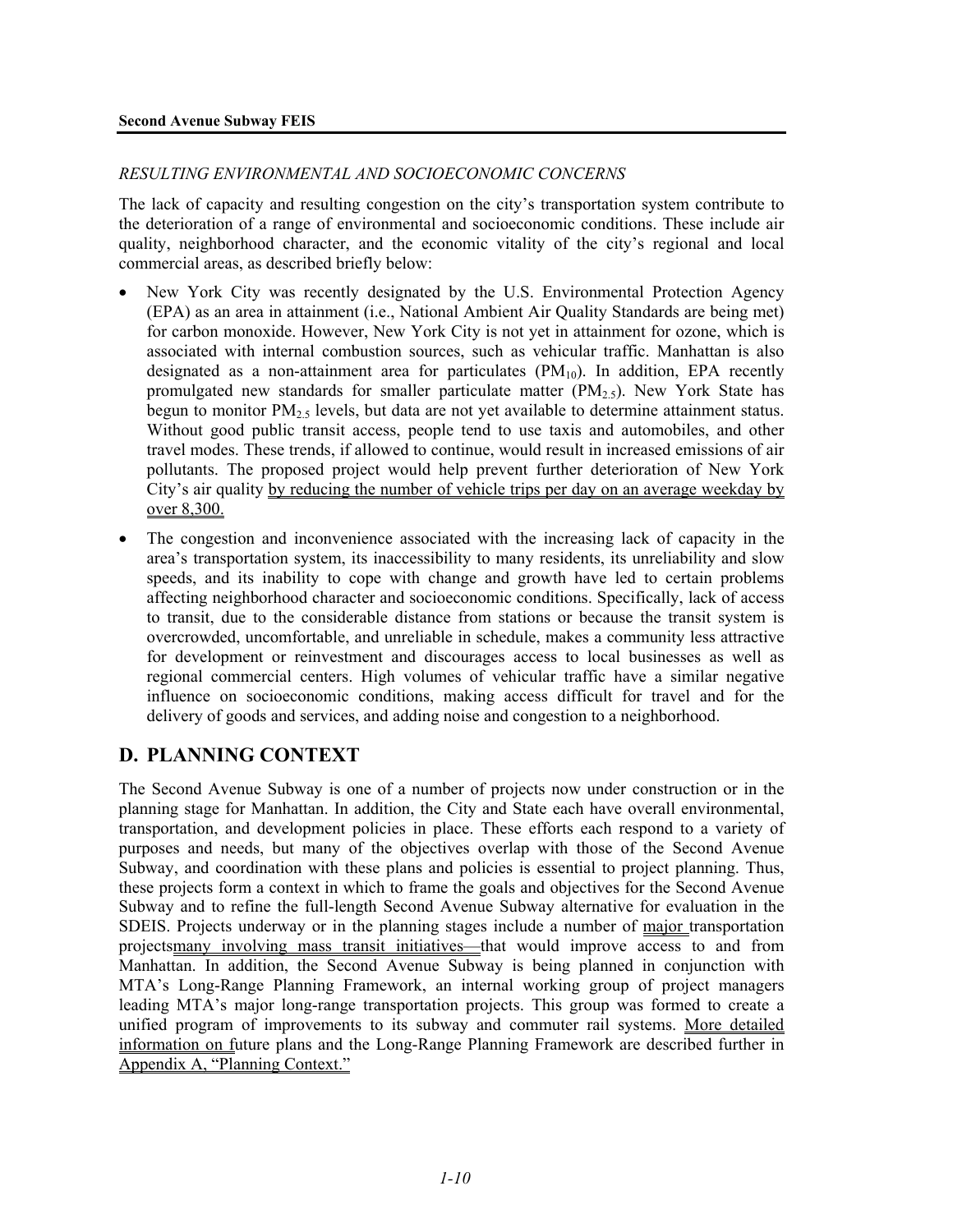Finally, a number of large scale land use developments are also either underway or in the planning stages. Many of these undertakings would be located east of Lexington Avenue and in Lower Manhattan, resulting in increased demand for transit service to these areas. A list of these projects is also provided in Appendix A. Highlights include:

# *EAST HARLEM REZONING*

In the coming years, East Harlem is projected to see a large increase in retail space, including several large commercial developments that are expected to attract regional users as well as local residents. The City of New York is an actively encouraging such growth. For example, the New York City Council recently adopted a new East Harlem zoning policy for 57 blocks between 122nd Street and 99th Street, east of Lexington Avenue, in the area that would be served by the Second Avenue Subway. Chapter 6, "Social Conditions," provides more information on this policy, and on other projects proposed for East Harlem.

# *CONSOLIDATED EDISON FIRST AVENUE PROPERTIES*

Consolidated Edison is preparing an SDEIS for the disposition of 9.8 acres of property along First Avenue between 35th and 41st Streets. It has entered into an agreement with a developer for high-density redevelopment on the sites. To be completed by 2011, this development could result in an additional 5 million square feet of uses including residential, commercial and medical offices, local and destination retail, and public open space.

# *RECONSTRUCTION OF THE FORMER WORLD TRADE CENTER SITE AND OTHER PROJECTS IN LOWER MANHATTAN*

While much of the LMDC's attention is rightly focused on the rebuilding of the World Trade Center site and restoring it as a functioning part of Lower Manhattan, many of the new developments currently in the planning stage or under construction are occurring in other parts of the downtown area, such as the Financial District and the South Street Seaport area. Among the initiatives contemplated are the continuing conversion of outmoded office space to residential use, the creation of new housing units, and the construction of schools, retail stores and open spaces to accommodate the growing residential population of the area. The Mayor's vision also focuses on creating Fulton Market Square along Fulton Street, which it imagines as a retail, arts, culture and entertainment destination.

NYCT and other agencies are also involved in the efforts to rebuild and improve parts of Lower Manhattan. MTA/NYCT is developing the Fulton Street Transit Center, a planned transit hub for the center of Lower Manhattan that would renovate and improve the Fulton Street-Broadway Nassau Station serving the **23466AC** and **2** lines. The new station would make access to the station platforms more direct and convenient, and simplify transfers among the lines. Below-ground links would provide a direct connection from the station to the new World Trade Center site and the World Financial Center.

# **E. PROJECT GOALS AND OBJECTIVES**

The project's goals, and the objectives to support them, address the problems and needs presented earlier in this chapter. These goals and objectives were constructed with input from a Technical Advisory Committee that included a broad range of governmental agencies and a Public Advisory Committee, which were both convened for the MESA MIS/DEIS study; the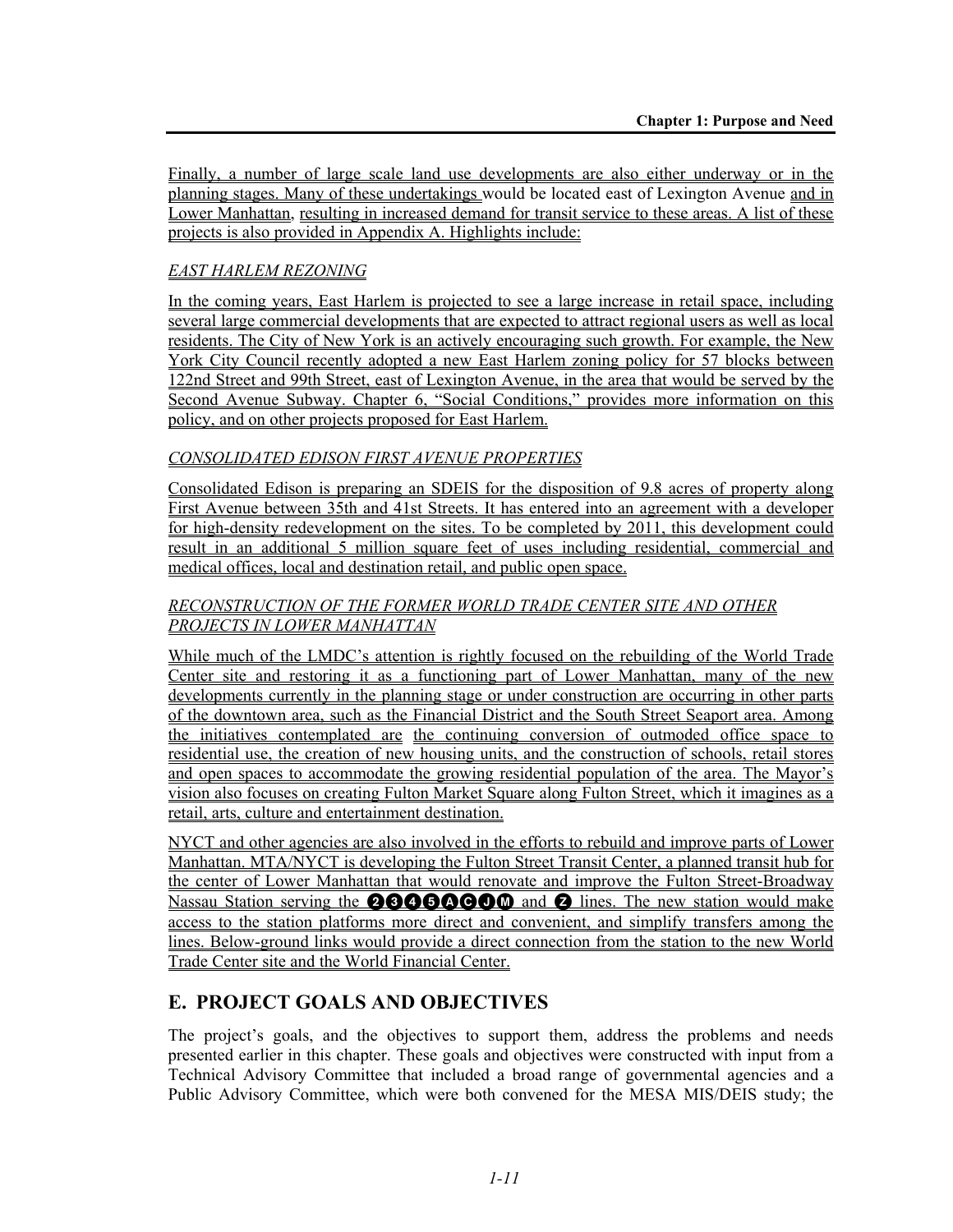#### **Second Avenue Subway FEIS**

MTA's internal working group, the Long-Range Planning Framework; and various civic and community groups. These goals and objectives were used to develop and evaluate the alternatives presented and analyzed in the MIS/DEIS and have aided in this study of the fulllength Second Avenue Subway. The project's three goals and their supporting objectives are presented below.

# **GOAL 1: IMPROVE MOBILITY ON THE EAST SIDE OF MANHATTAN**

- Reduce overcrowding and congestion of current transit lines, particularly the Lexington Avenue Line.
- Improve accessibility to East Harlem, the Upper East Side, East Midtown, the Lower East Side, and Lower Manhattan, focusing on the easternmost areas that are of considerable distance from existing north-south subway service.
- Extend existing transit routes where appropriate to accommodate transit demands.
- Accommodate projected future ridership.
- Improve reliability of existing transit services.
- Improve integration with other metropolitan-area system programs.
- Minimize transit delays.
- Maximize transit safety.
- Maximize use of transit.
- Reduce travel time.
- Reduce traffic congestion.
- Improve pedestrian conditions.
- Improve intermodal (bicycle, pedestrian, bus, subway, express bus, limited-stop buses) connections.

# **GOAL 2: ACHIEVE ECONOMIC FEASIBILITY AND COST-EFFECTIVENESS**

- Maximize operating and capital cost-effectiveness.
- Stimulate appropriate economic development and jobs.
- Maximize off-peak ridership.
- Support staging and upgrade initiatives.
- Choose alternatives that can be implemented with available resources.

#### **GOAL 3: MAINTAIN OR IMPROVE ENVIRONMENTAL CONDITIONS**

- Reduce air pollution—Reduce non-transit vehicle-miles traveled.
- Reduce energy consumption—Reduce non-transit vehicle-miles traveled.
- Minimize noise impacts.
- Minimize property takings and other displacements.
- Maintain character, and compatibility with land use.
- Maintain character, and compatibility with neighborhood.
- Support existing and planned economic activities.
- Minimize community disruption during construction.
- Create aesthetically pleasing transit alternatives.
- Protect historic and archaeological resources, parklands, and environmentally sensitive areas.
- Develop and monitor sustainable or environmental-friendly design solutions.